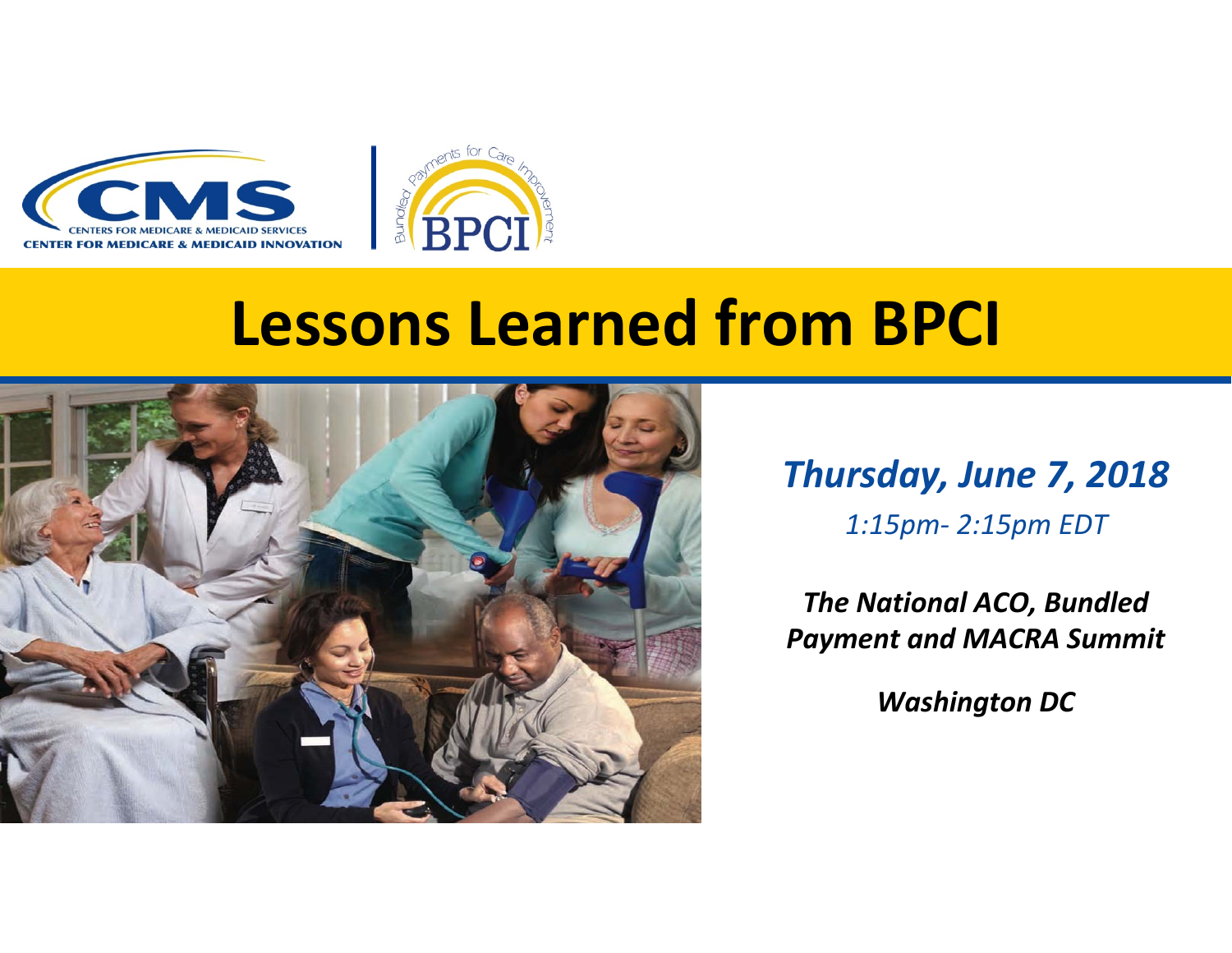# **Welcome Welcome**

- Welcome, Introductions & Agenda
- Lessons Learned
- Panel Discussion with BPCI Awardees
- Summary & Reflection

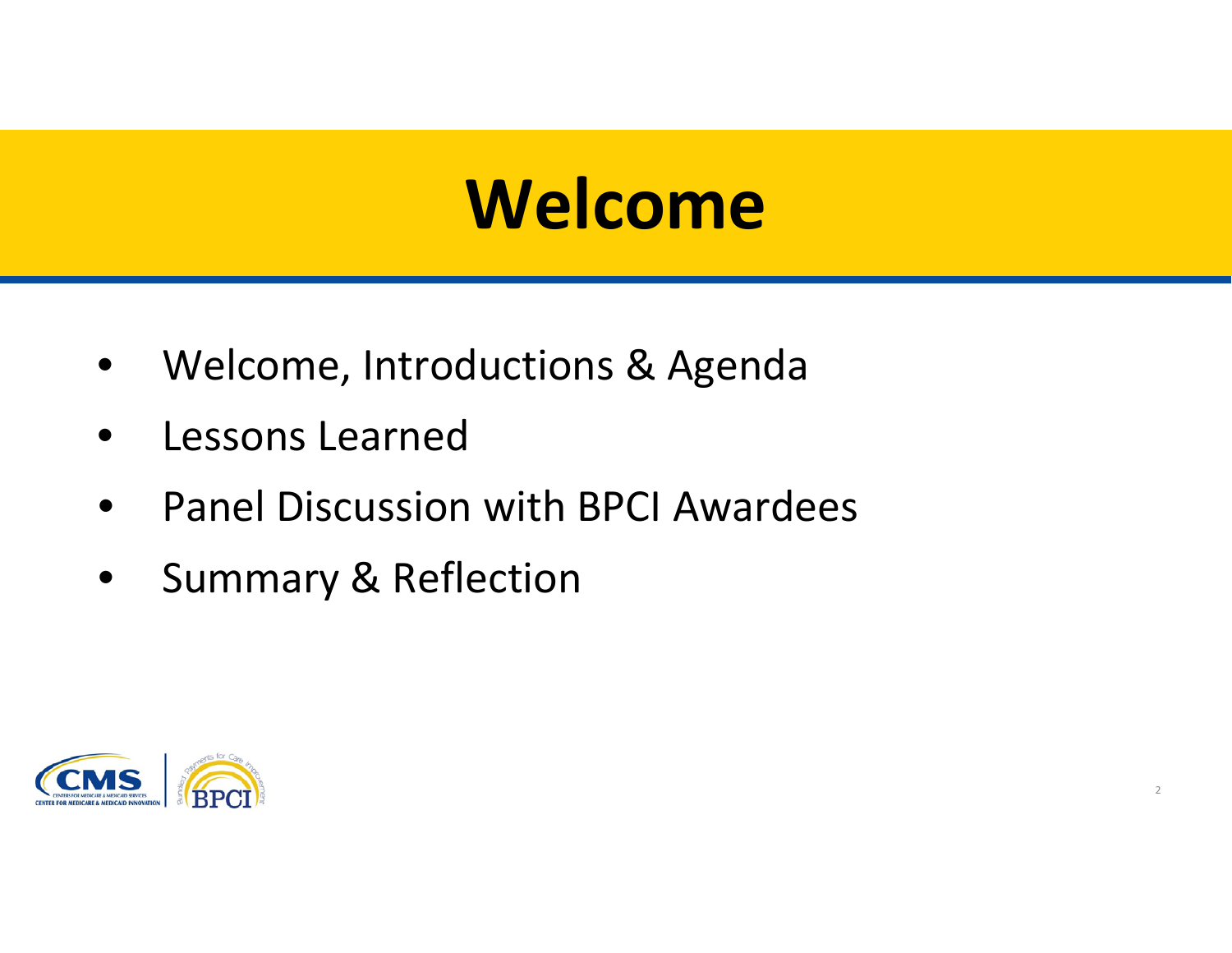# **The CMS Innovation Center**

- As part of the Centers for Medicare & Medicaid Services (CMS), the CMS Innovation Center provides national leadership in the transition from volume to value.
- The center tests innovative payment and service delivery models that reduce costs while preserving or enhancing quality.
- Guiding Principles:
	- Patient centered care  $\circ$
	- Provider choice and incentives  $\bigcirc$
	- Choice and competition in the market  $\bigcirc$
- Transparent model design and evaluation  $\circ$
- Benefit design and price transparency  $\bigcirc$
- Small scale testing  $\bigcirc$

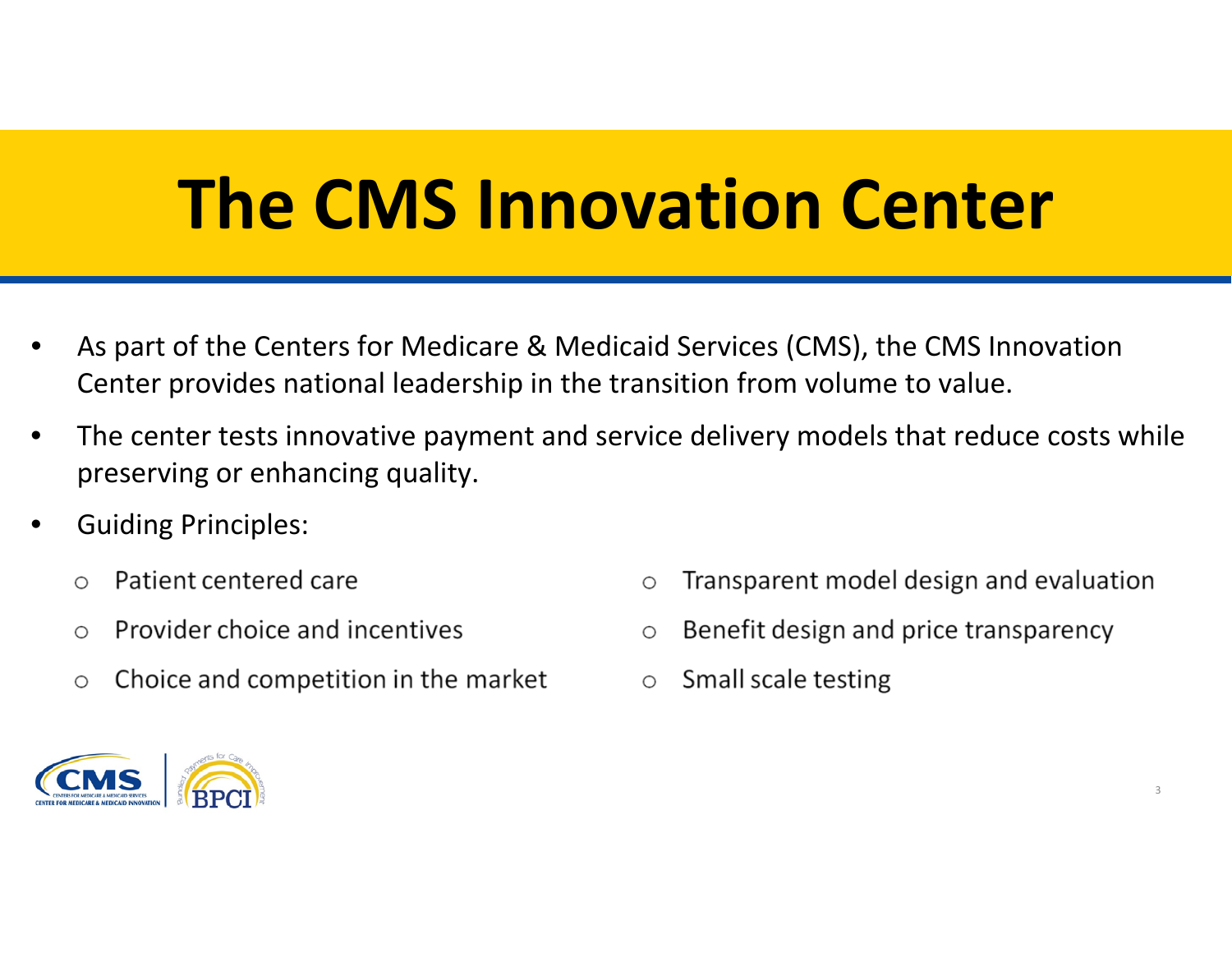# **Model Aim: Scenarios for Success**



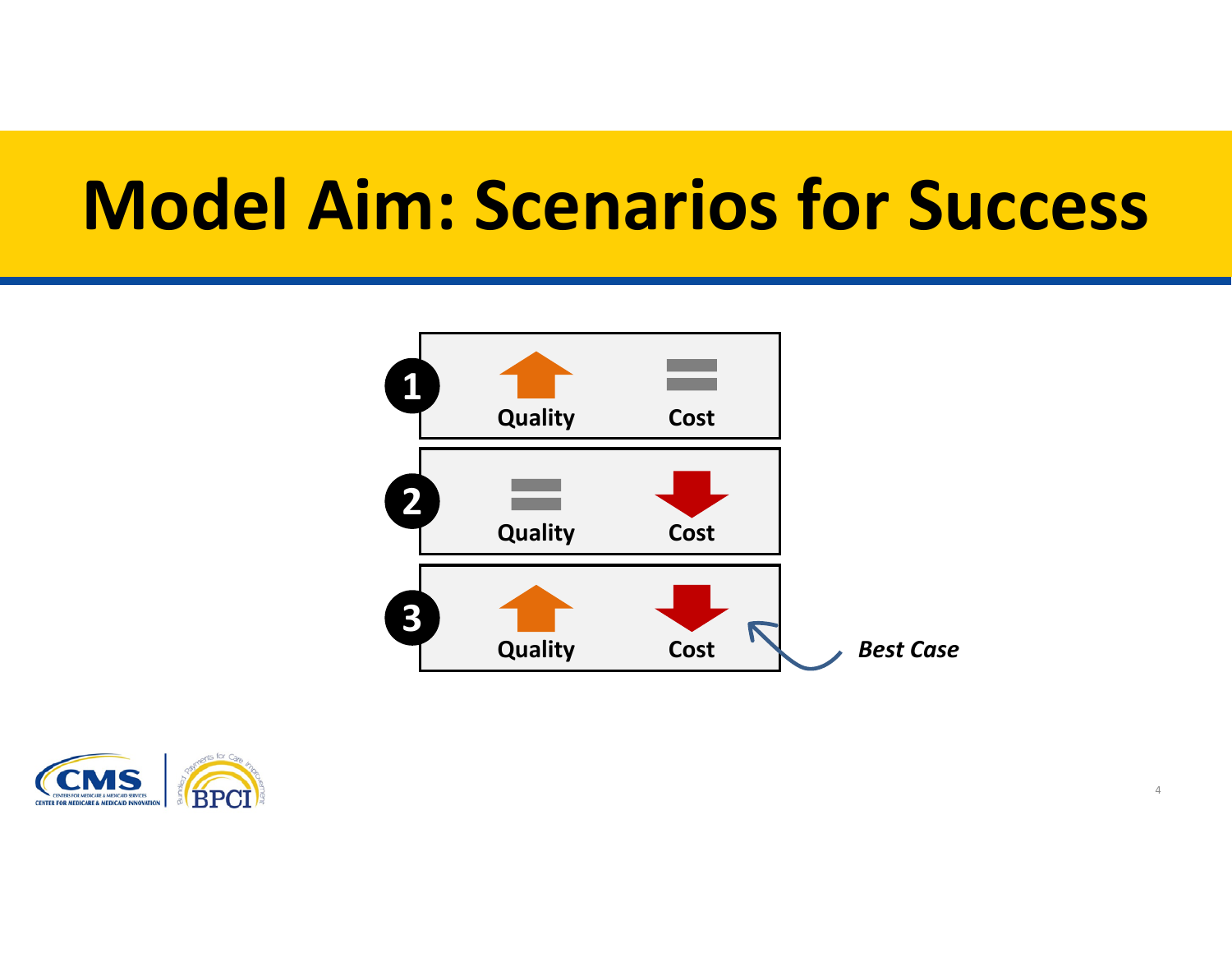## **Three Channels for Care Transformation**

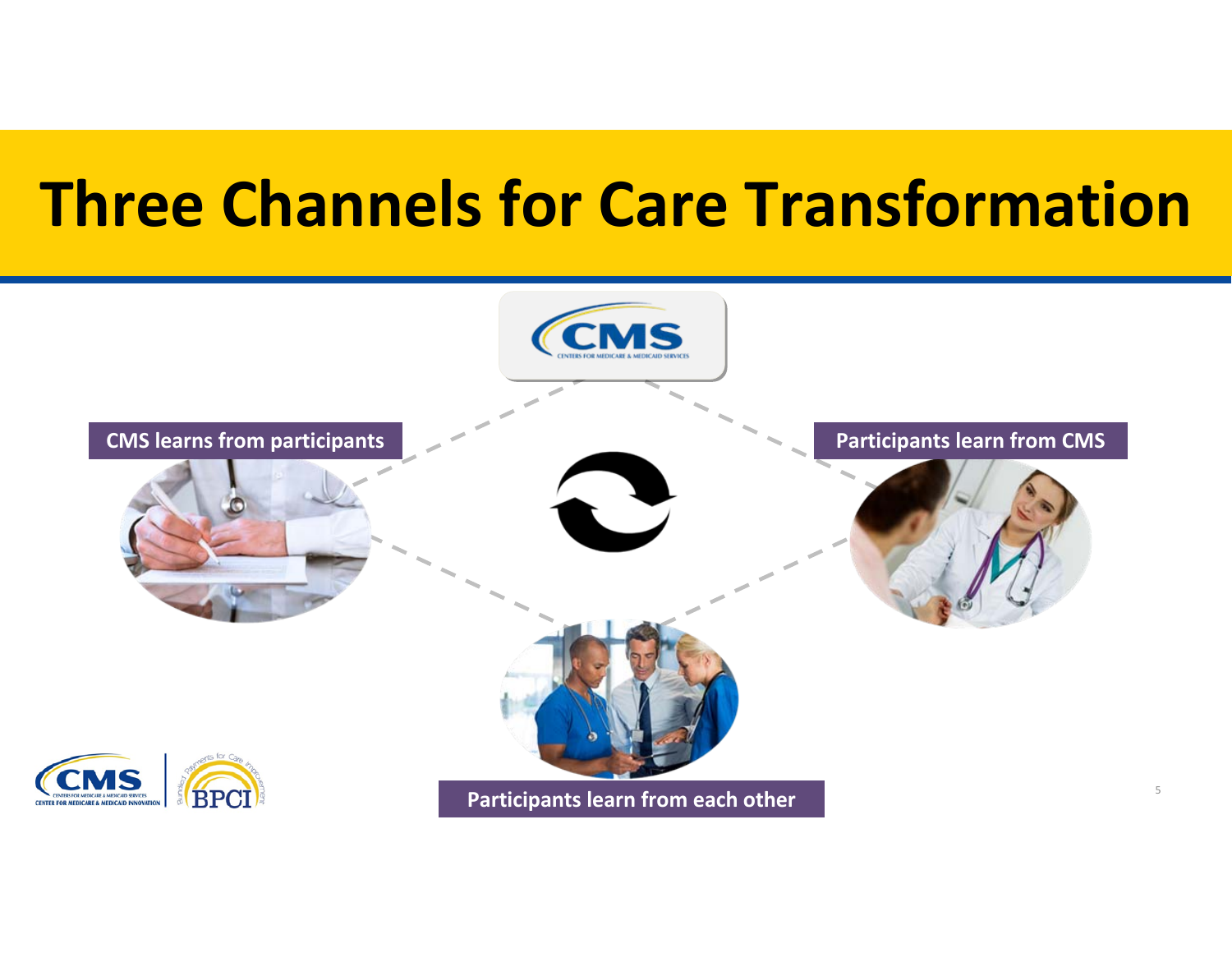# **CMS CMS Innovation Innovation Center Center Learning Learning Systems Systems**

#### **Three broad functions:**







Identify and package **new knowledge and best practices**

**Leverage data and participant input** to guide change and improvement

**Build learning communities** and networks to disseminate successful strategies

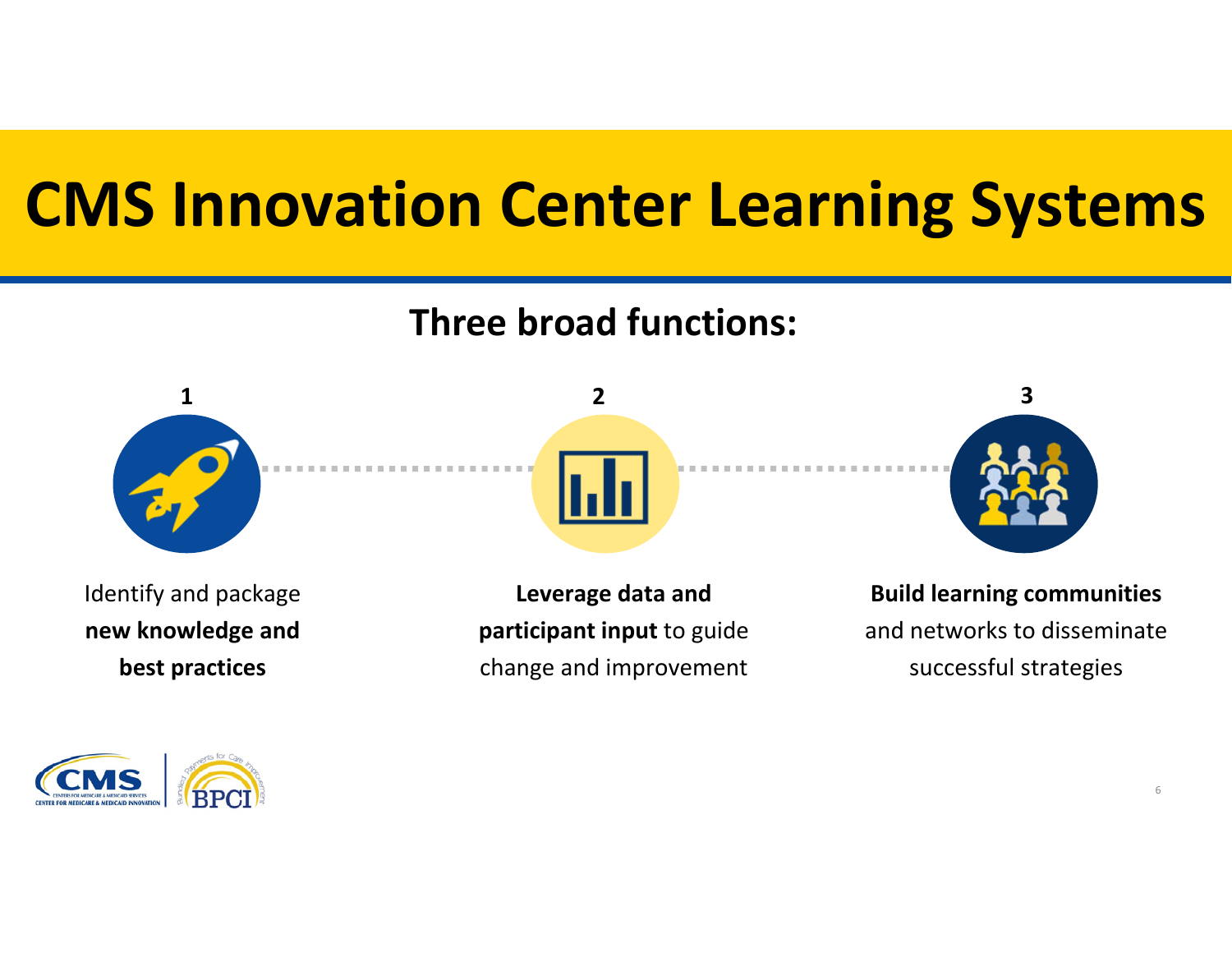## **Primary Drivers**

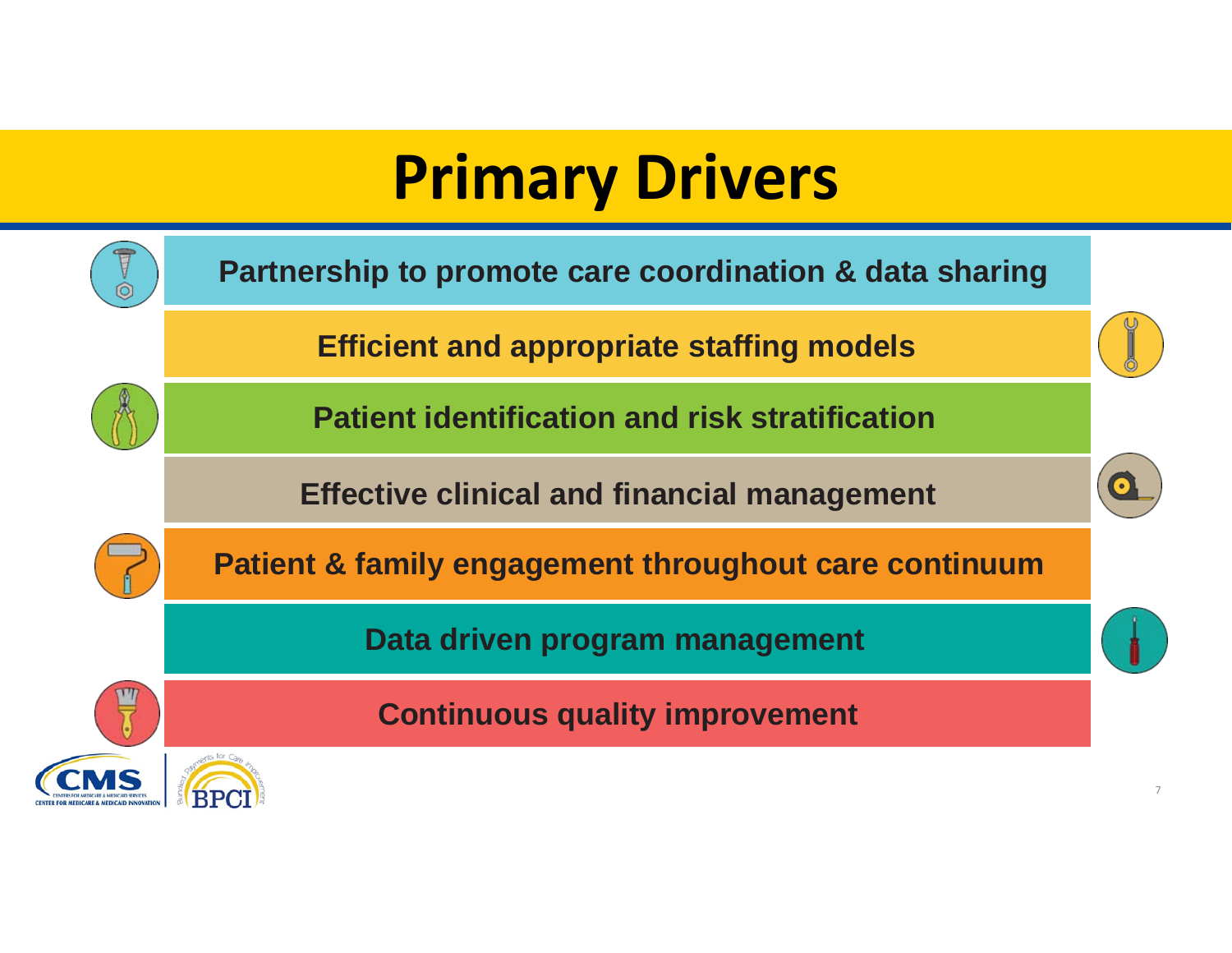### **Strategic partnerships to promote care coordination and data sharing**

#### **SECONDAR Y DRIVER**• Promote collaboration and coordination across settings.

Develop preferred provider networks.



Meet weekly with SNF and HHA staff.



Use care management software/data platform that promotes information transfer and helps coordinate care across settings.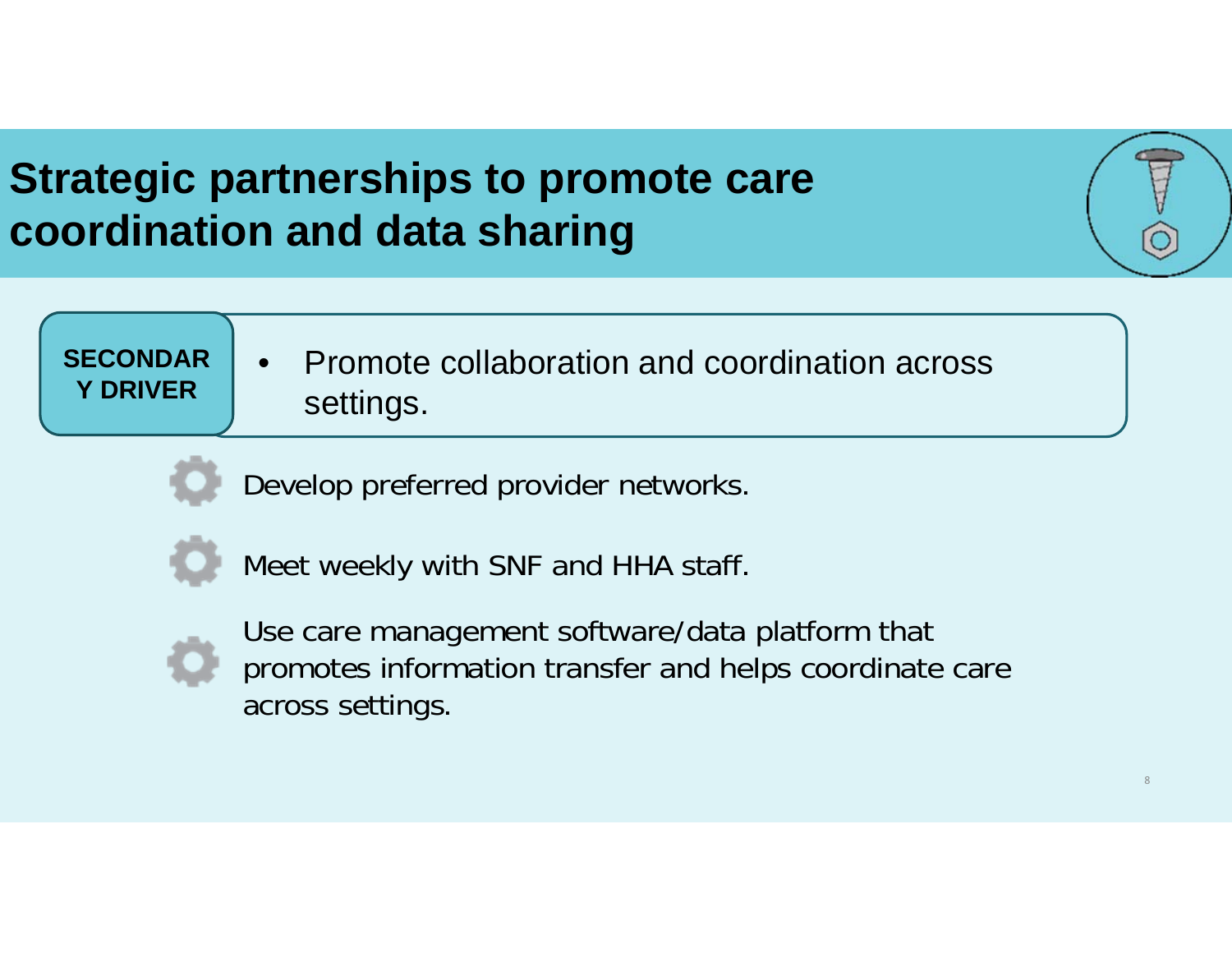### **Efficient and appropriate staffing models**

#### **SECONDAR Y DRIVERS**

- Involve multidisciplinary teams in decision-making process.
- Use learning and communication platform for clinicians and staff.
- Designate individual to follow patient throughout the episode.



Conduct multidisciplinary clinical team rounds to facilitate sharing of information and address issues as they are identified in real-time.



Develop steering committees to determine best practices, establish protocols for change, and define relevant metrics to measure impact.



Promote culture of peer-review, where members of care team receive data driven feedback from colleagues and are provided education if needed.



Hire a care/patient navigator, care coordinator, or transitional care specialist.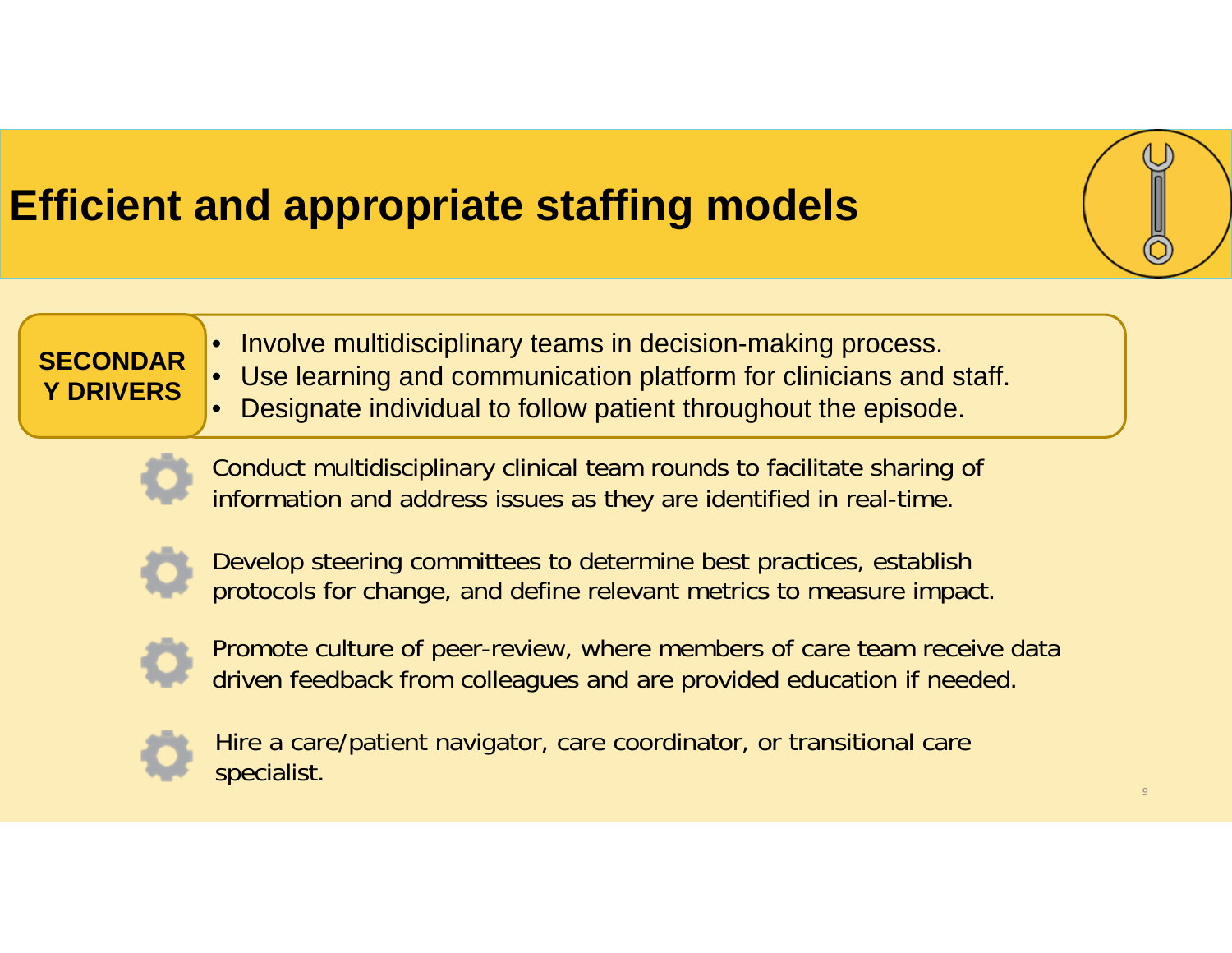### **Patient identification and risk stratification**



#### **SECONDAR Y DRIVERS**

- Optimize strategy for effective clinical management of care.
- Use technology to identify and monitor patients.



Use risk assessment tool to tailor the care plan for patients.



Develop protocol to standardize processes for pre-, intra-, and postoperative phases.



Flag BPCI patients in electronic health record (EHR) when they are seen in the ED or admitted to the hospital.



Build logic into EHR to issue an alert if a patient illustrates a specific set of criteria.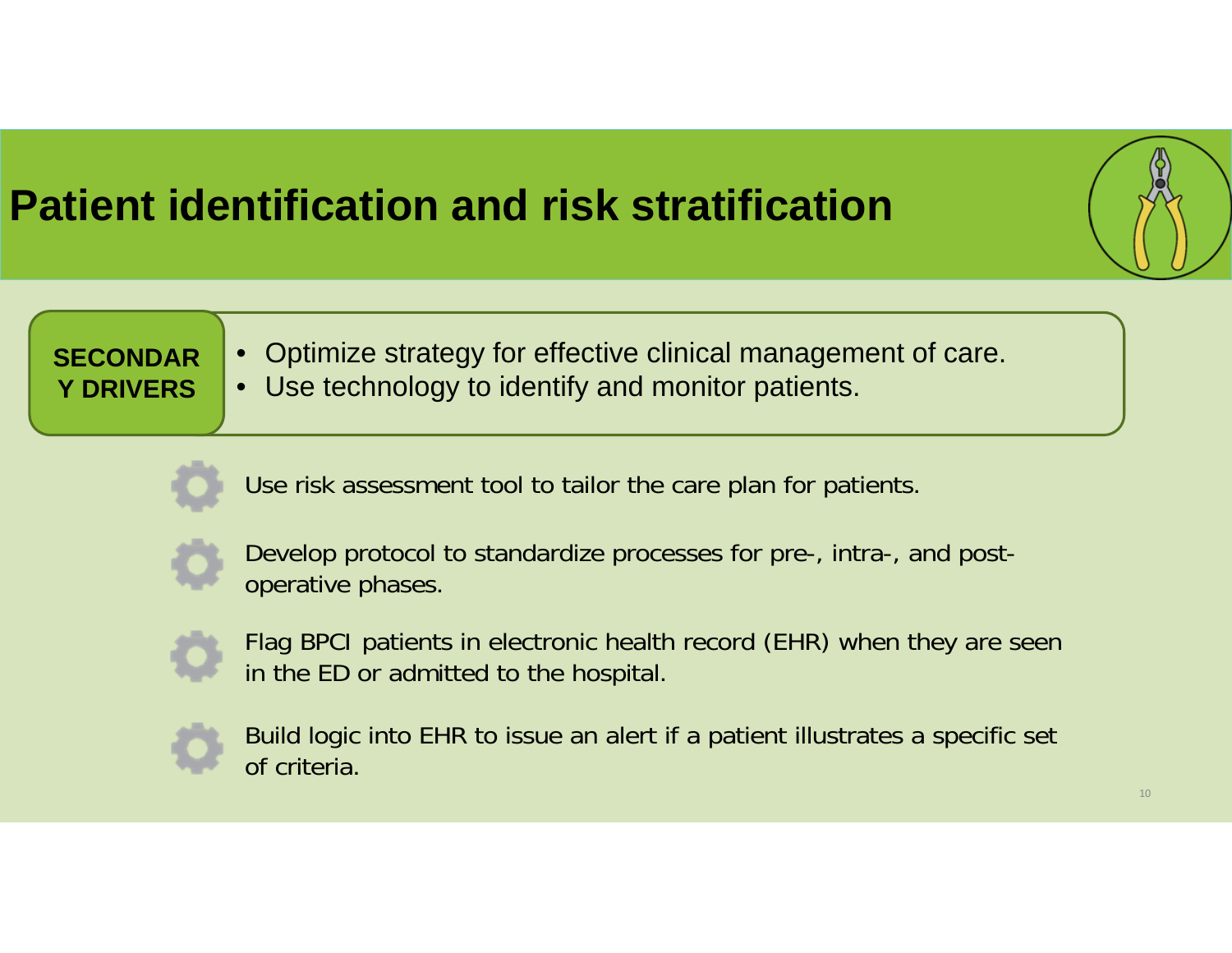### **Effective clinical and financial management**



**SECONDARY DRIVERS**• Care redesign/use of evidence-informed care protocols. • Identify internal cost saving opportunities and implement financial incentives.

Manage pre-existing chronic conditions.



Establish and use care pathways (e.g., initiate "Code Sepsis") and expand successful care redesign strategies to include non-BPCI patients.



Use CMS waiver authority to improve coordination of care throughout the episode, such as SNF three-day stay waiver or telehealth waiver.



Reward clinicians for improved outcomes, such as through gainsharing.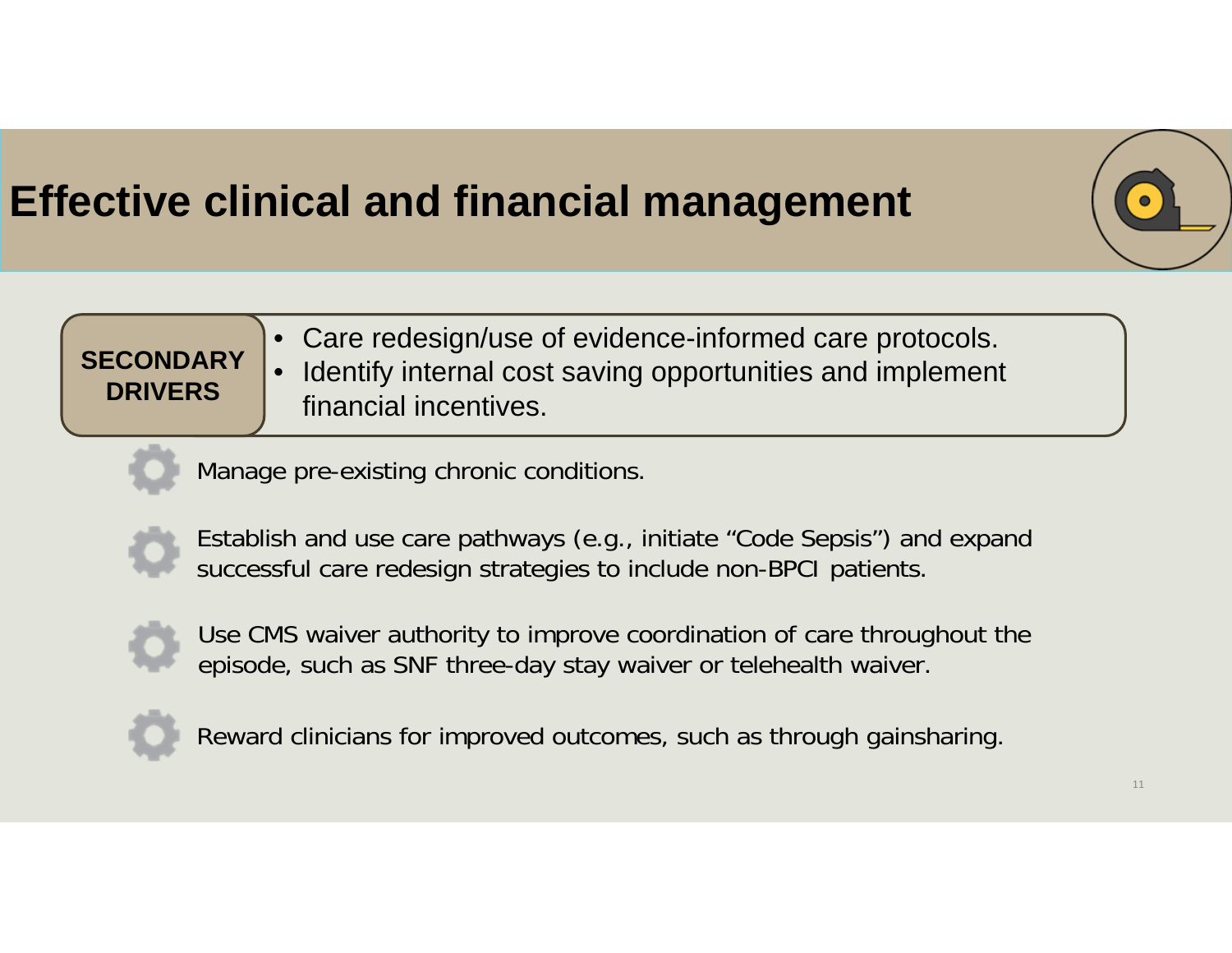### **Patient and family engagement throughout the care continuum**

#### **SECONDAR Y DRIVERS**

• Communicate and engage patients and families throughout episode. • Engage patients and families through education and shared decision-

making to respect patient rights and preferences.





Prior to surgery or procedure, identify a family member or caregiver who will be able to provide support to the patient at home post-discharge.



Set expectations upfront and inform patients of their options for PAC, including the identified benefits of preferred providers and partners.



Use technology to monitor the patient after discharge.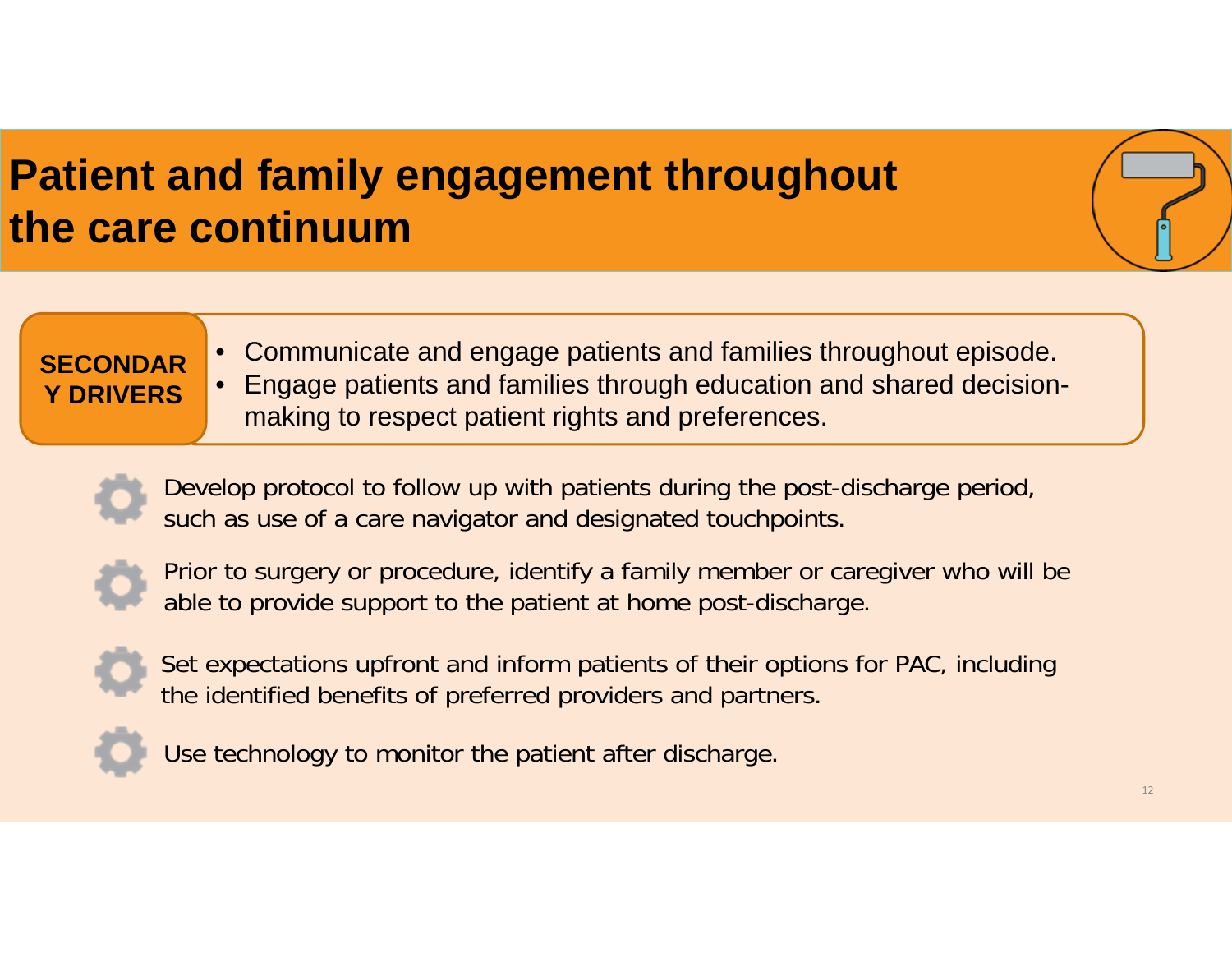### **Data driven program management**

#### **SECONDAR Y DRIVERS**• Collect and analyze process and outcome data to track progress. Use data to engage providers and improve care strategies.

Make data actionable and transparent.



Track and review performance on quality measures and regularly disseminate results to stakeholders to inform quality efforts, programs, and policies.



Use performance improvement tools such as dashboards and scorecards to communicate data to executive leadership, physicians, and other providers.



Use data to set specific performance expectations for providers using quality measures.



Share performance data transparently across providers to facilitate open discussion around best practices, and promote a sense of collegial competition.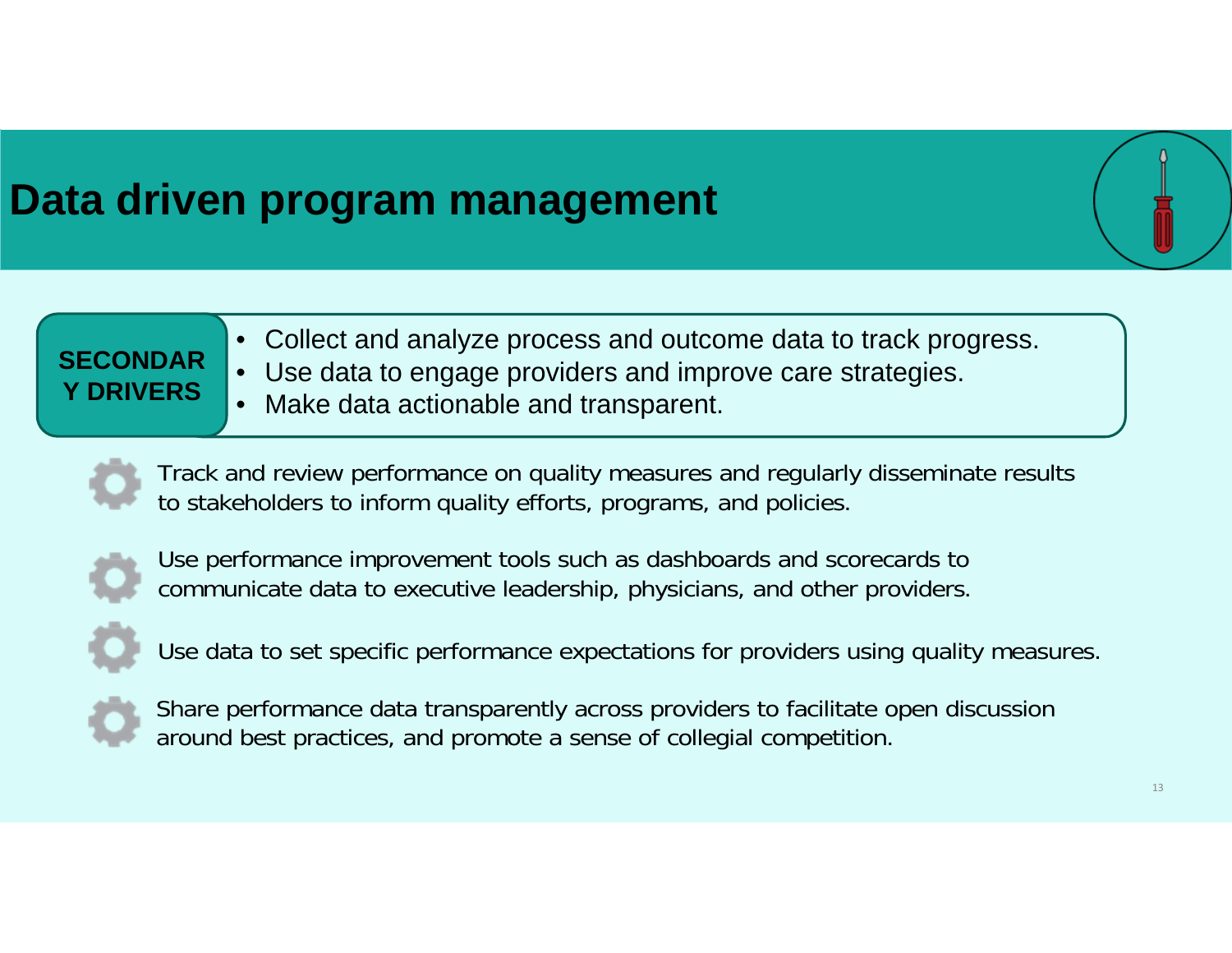### **Continuous quality improvement**



| <b>Y DRIVERS</b><br>• Connect with colleagues, locally and nationally, to share best practices<br>and resources. |
|------------------------------------------------------------------------------------------------------------------|
|                                                                                                                  |

Adapt to and/or integrate with other quality improvement initiatives and valuebased delivery systems.



Perform continual process improvements to evaluate the effectiveness of the bundled program, using qualitative and quantitative data to inform decisions.



Review and disseminate peer-reviewed journal articles that discuss and evaluate BPCI programs or other bundled initiatives.



Attend conferences and network with colleagues doing similar work.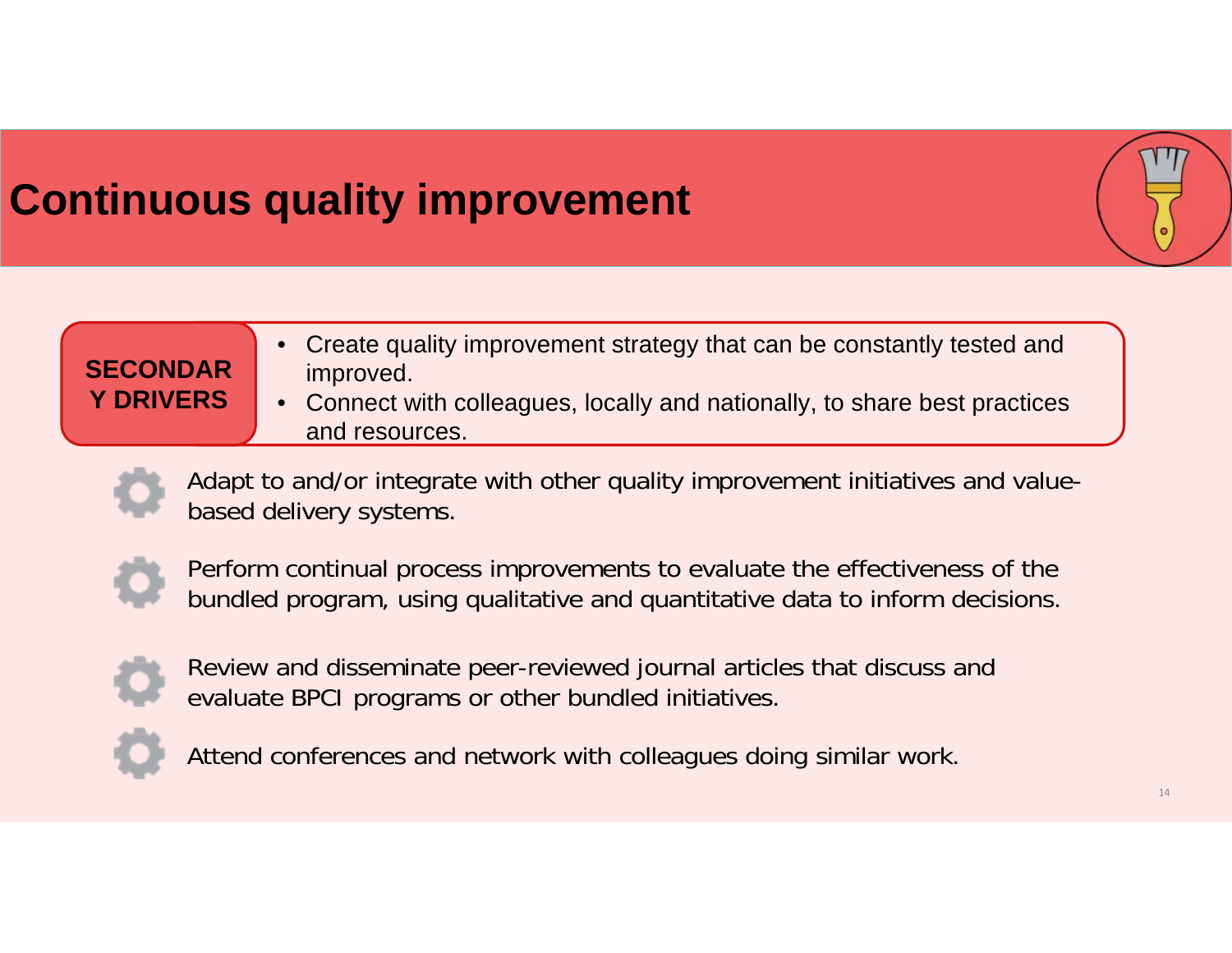## **Discussion Discussion with with BPCI BPCI Awardee Awardee**

#### **Karen McIntosh, MSN, RN, CCM**

Vice President Transition of Care Washington Regional Medical Center Fayetteville, AR BPCI Model 2 Single Awardee